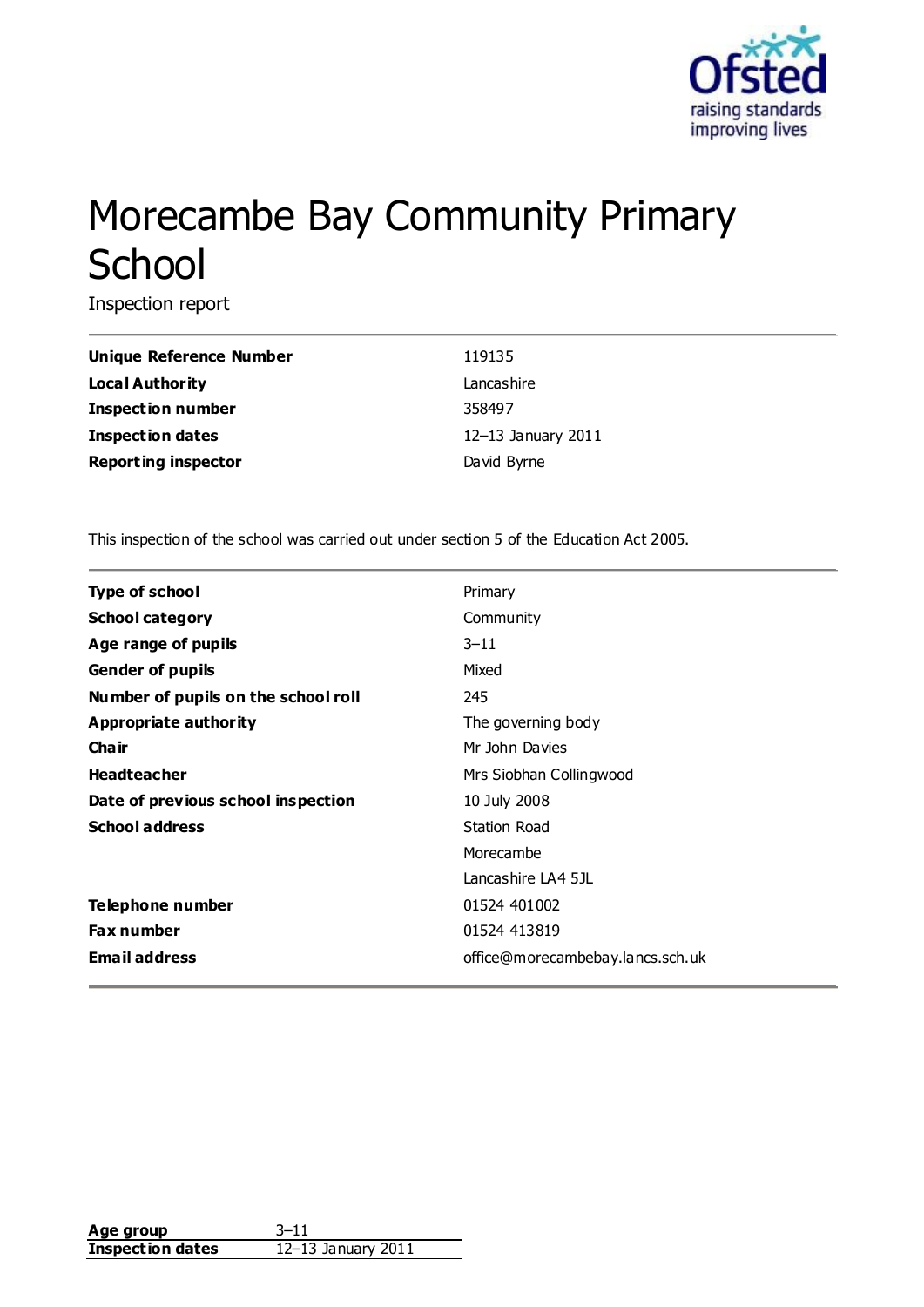**Inspection number** 358497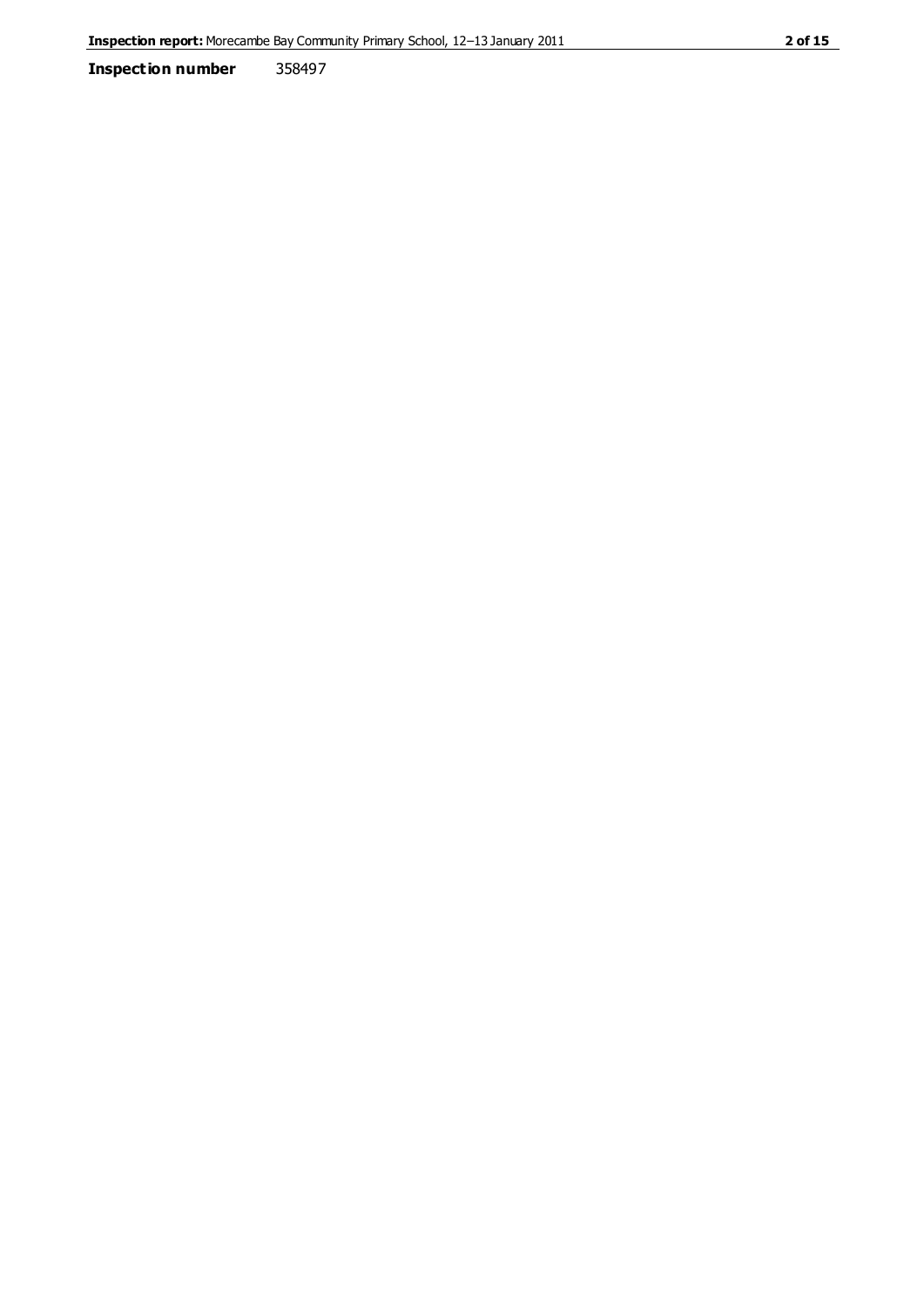The Office for Standards in Education, Children's Services and Skills (Ofsted) regulates and inspects to achieve excellence in the care of children and young people, and in education and skills for learners of all ages. It regulates and inspects childcare and children's social care, and inspects the Children and Family Court Advisory Support Service (Cafcass), schools, colleges, initial teacher training, work-based learning and skills training, adult and community learning, and education and training in prisons and other secure establishments. It assesses council children's services, and inspects services for looked after children, safeguarding and child protection.

Further copies of this report are obtainable from the school. Under the Education Act 2005, the school must provide a copy of this report free of charge to certain categories of people. A charge not exceeding the full cost of reproduction may be made for any other copies supplied.

If you would like a copy of this document in a different format, such as large print or Braille, please telephone 0300 123 4234, or email **[enquiries@ofsted.gov.uk](mailto:enquiries@ofsted.gov.uk)**.

You may copy all or parts of this document for non-commercial educational purposes, as long as you give details of the source and date of publication and do not alter the documentation in any way.

To receive regular email alerts about new publications, including survey reports and school inspection reports, please visit our website and go to 'Subscribe'.

Royal Exchange Buildings St Ann's Square Manchester M2 7LA T: 0300 123 4234 Textphone: 0161 618 8524 E: **[enquiries@ofsted.gov.uk](mailto:enquiries@ofsted.gov.uk)**

W: **[www.ofsted.gov.uk](http://www.ofsted.gov.uk/)**

© Crown copyright 2011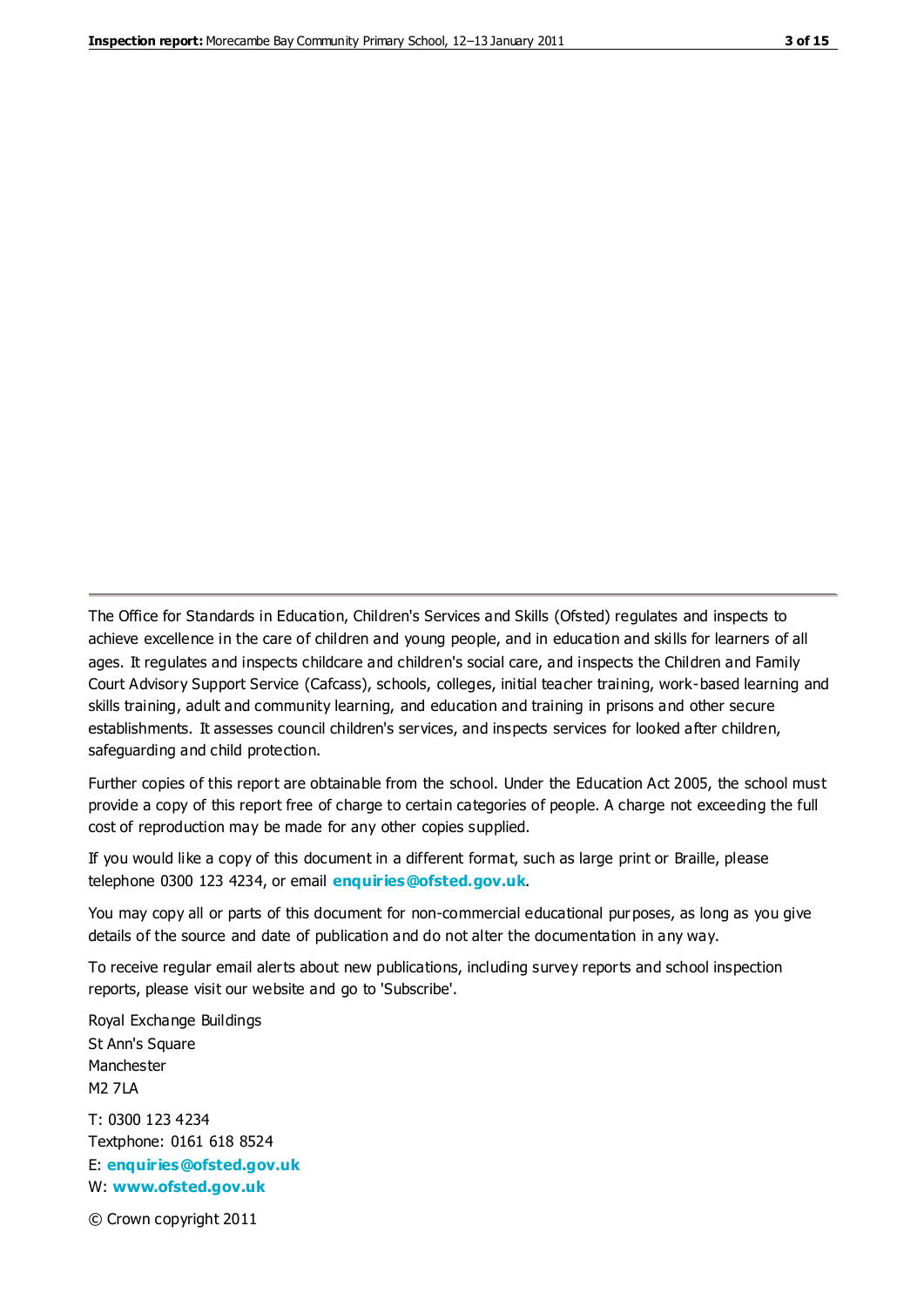# **Introduction**

This inspection was carried out by three additional inspectors. The inspection team visited 12 lessons taught by nine teachers, and held meetings with members of the governing body, staff, pupils and the local authority School Improvement Officer. The team observed the school's work and looked at a wide range of documentation, including records of pupils' progress, the school's improvement plan and policies for securing safeguarding and child protection. The team analysed the questionnaires returned by 56 parents and carers and also those supplied by pupils and staff.

The inspection team reviewed many aspects of the school's work. Inspectors looked in detail at a number of key areas.

- The quality of teaching to establish the rate of progress of different pupils and whether or not it is fast enough.
- The quality of the curriculum and its impact on pupils' learning.
- Whether assessment is used well enough by staff to quide planning and to inform pupils about how they can improve their work.
- Whether the efforts to support vulnerable pupils and their families benefit pupils' learning.
- The effectiveness of senior leaders in monitoring the school's performance and taking steps to improve it.

# **Information about the school**

This is an average sized school for a community primary. An above average proportion of pupils are known to be eligible for free school meals and a high percentage of pupils have special educational needs and/or disabilities. Most pupils are of White British heritage; a minority are from other ethnic backgrounds and speak English as an additional language. The mobility of pupils is much higher than average, reflecting high levels of transience within the local community.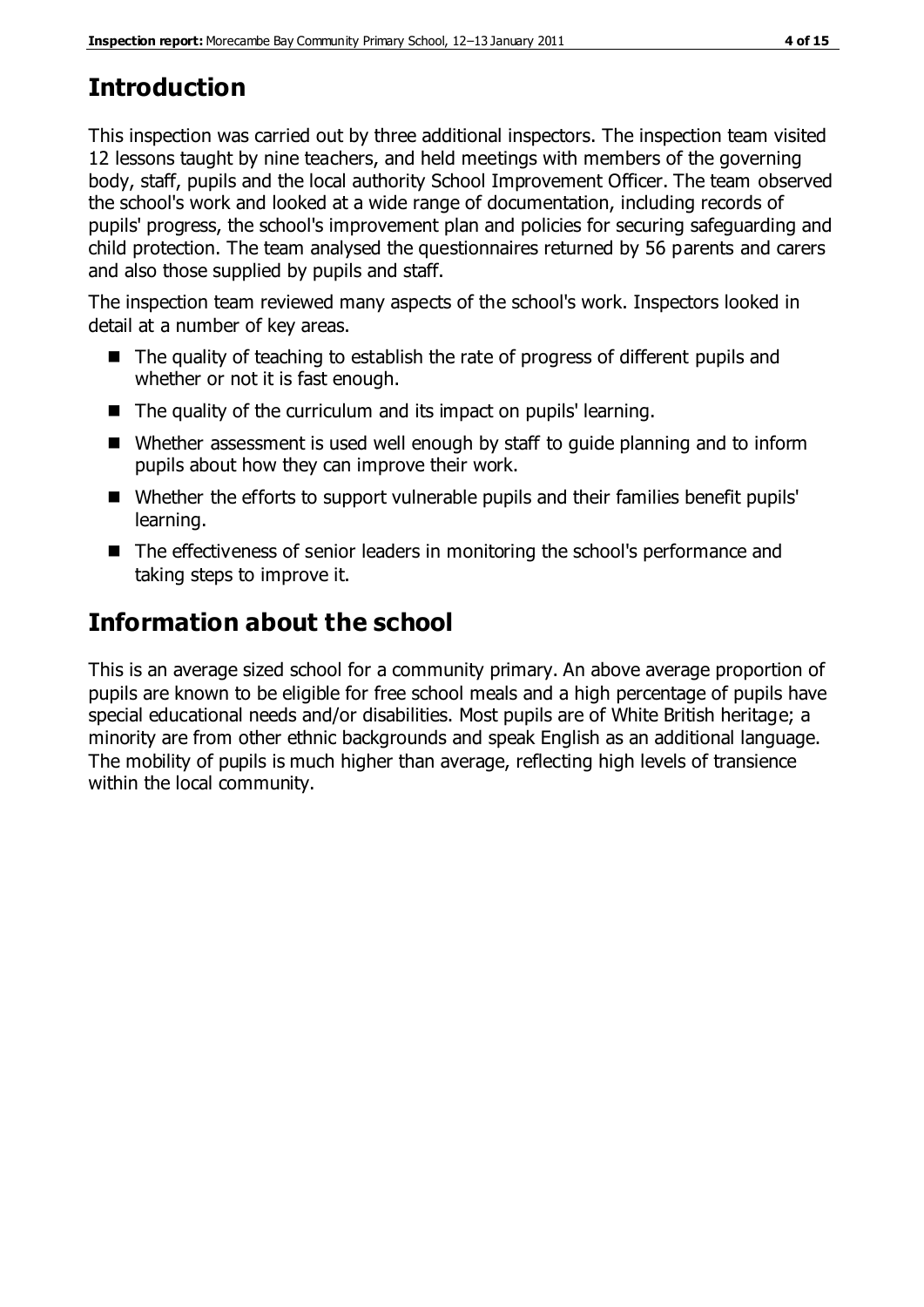# **Inspection judgements**

| Overall effectiveness: how good is the school?  |  |
|-------------------------------------------------|--|
| The school's capacity for sustained improvement |  |

## **Main findings**

This is a good school which makes a significant difference to the lives of its pupils and the community it serves. Pupils' personal development improves rapidly in their time in school. Academically pupils move forward at a good rate, benefiting in particular from the outstanding curriculum. Outstanding care and support, enhanced by excellent partnerships with outside bodies, enable pupils to overcome, what for many, are considerable barriers to learning. The school is popular with pupils, and parents and carers rate it highly.

From low starting points on entry to school, pupils' attainment rises at a good rate to broadly average at Year 6. Pupils with special educational needs and/or disabilities receive good support and make good progress towards their individual targets. Progress for all is improving strongly and particularly in reading. The improvement is the result of adaptations in recent years to teaching and innovations to the curriculum. A very creative approach to the curriculum inspires teachers and engages pupils by making learning fun. Whilst the use of assessment has improved in recent years, it is not always used by teachers to ensure that activities are closely matched to the needs of all pupils. The process of enabling pupils to participate in their own assessment is becoming embedded, but they are not yet familiar enough about their next steps in learning.

The school is a calm and peaceful place in which pupils say they feel safe and secure. Good spiritual, moral, social and cultural development contributes to good behaviour and warm relationships. Pupils have a good understanding of how to stay healthy, fit and safe and most do their best to live up to this.

The school is effectively led and managed by a dedicated headteacher, a strong management team and a supportive governing body. There is a determination to drive up attainment and improve progress. Whilst the progress of individual pupils is tracked in English and mathematics, the use of the data to compare results of pupil groups to schools nationally and identify areas for improvement is not fully efficient and is rather time consuming. The school identifies its strengths and weaknesses well and has a clear picture of how it can get better. The rising attainment and increased progress in recent years, coupled with the outstanding pastoral support for pupils, demonstrates the school's good capacity to improve. It gives good value for money.

# **What does the school need to do to improve further?**

- Raise achievement further by:
	- devising systems to monitor and record the progress of pupils working in the cross-curricular themes and topics so that pupils have a clear picture of their own performance and how to improve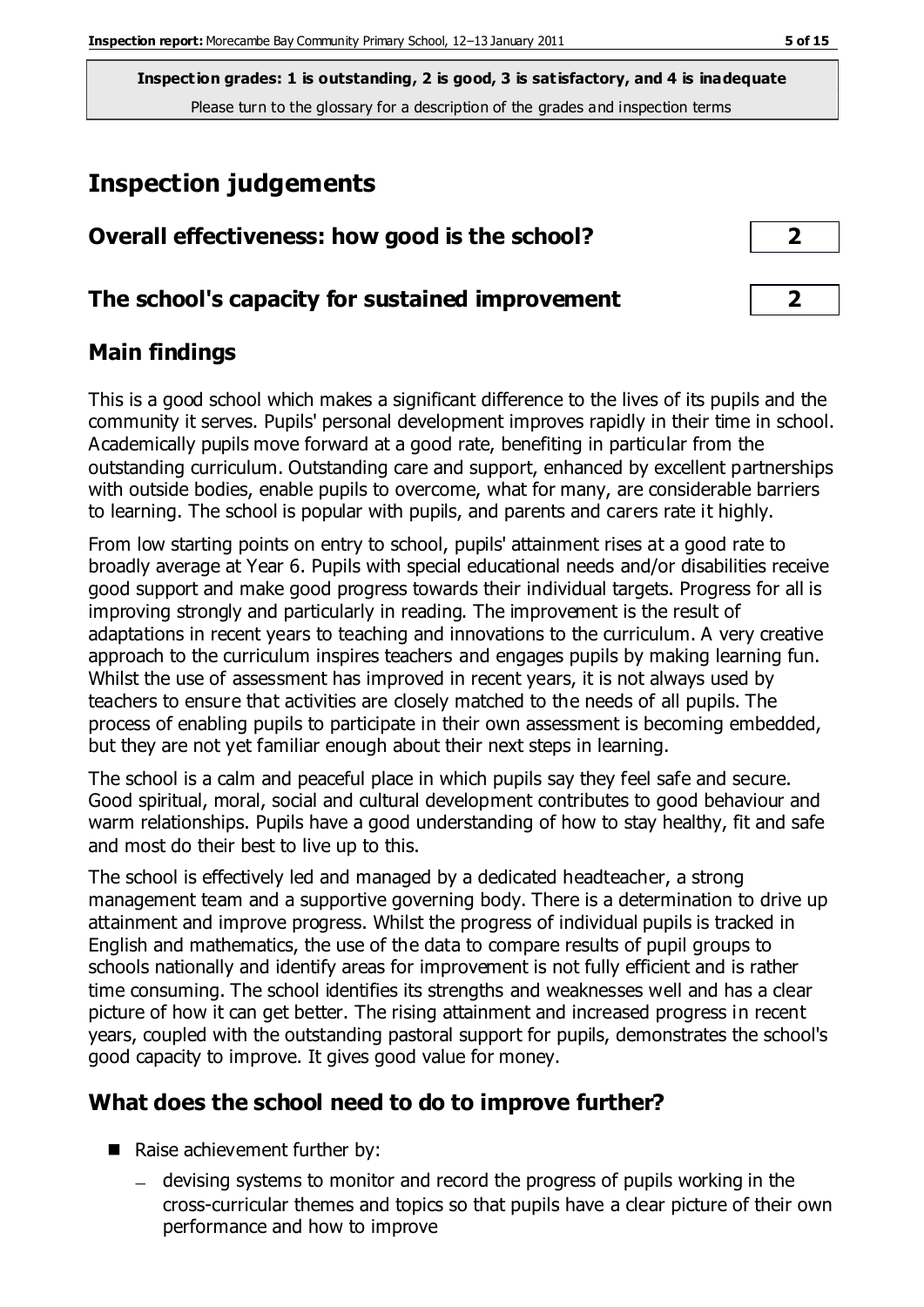- improving the efficiency of systems to highlight the performance of groups of pupils over time compared to other schools nationally
- strengthening the quality of planning and the use of assessment to ensure that teachers consistently match work and resources to pupils' needs.

## **Outcomes for individuals and groups of pupils 2**

Pupils enjoy school and the large majority flourish within the safety and security provided in lessons. They work with motivation and good engagement in response to imaginative teaching and to the school's creative curriculum, which extends their knowledge within new contexts. During a good Year 6 lesson, pupils extended their vocabulary rapidly by focusing on images of an African street and then working in pairs to construct exciting and creative words to describe the scene. Pupils respond particularly positively to practical activities that link different subjects together. This was clearly demonstrated in a good Year 3 lesson where pupils carried out mathematical investigations linked to science and the movement of muscles. The data collected was applied by pupils to extend their knowledge of graphs effectively.

Overall, children start school with skills that are much lower than expected for their age. The high percentage of pupils with special educational needs and/or disabilities and the high levels of movement into and out of the school during the school year constrain the outcomes for some pupils. Inspection findings show that progress is good and accelerating strongly. The gap between the pupils' attainment and national expectations is narrowing at a good rate. In 2010 attainment was broadly average in English and mathematics. Robust data held by the school and local authority confirm good progress is being sustained. The average attainment and good progress reflect good achievement given the pupils' low starting points to school. Some differences in the performance of boys and girls are identified by the school and effective actions are narrowing the gap considerably. Pupils who speak English as an additional language soon settle and learn rapidly as their confidence in using English increases.

Pupils are well behaved and show good attitudes to learning. Both boys and girls work quietly and sensibly and like to offer opinions and enter into discussions Pupils take on responsibilities in school and class, and their voice is heard through, for example, the school council which enables them to influence aspects of school life. The pupils' average attainment and good personal development prepare them satisfactorily for the next stage of their education.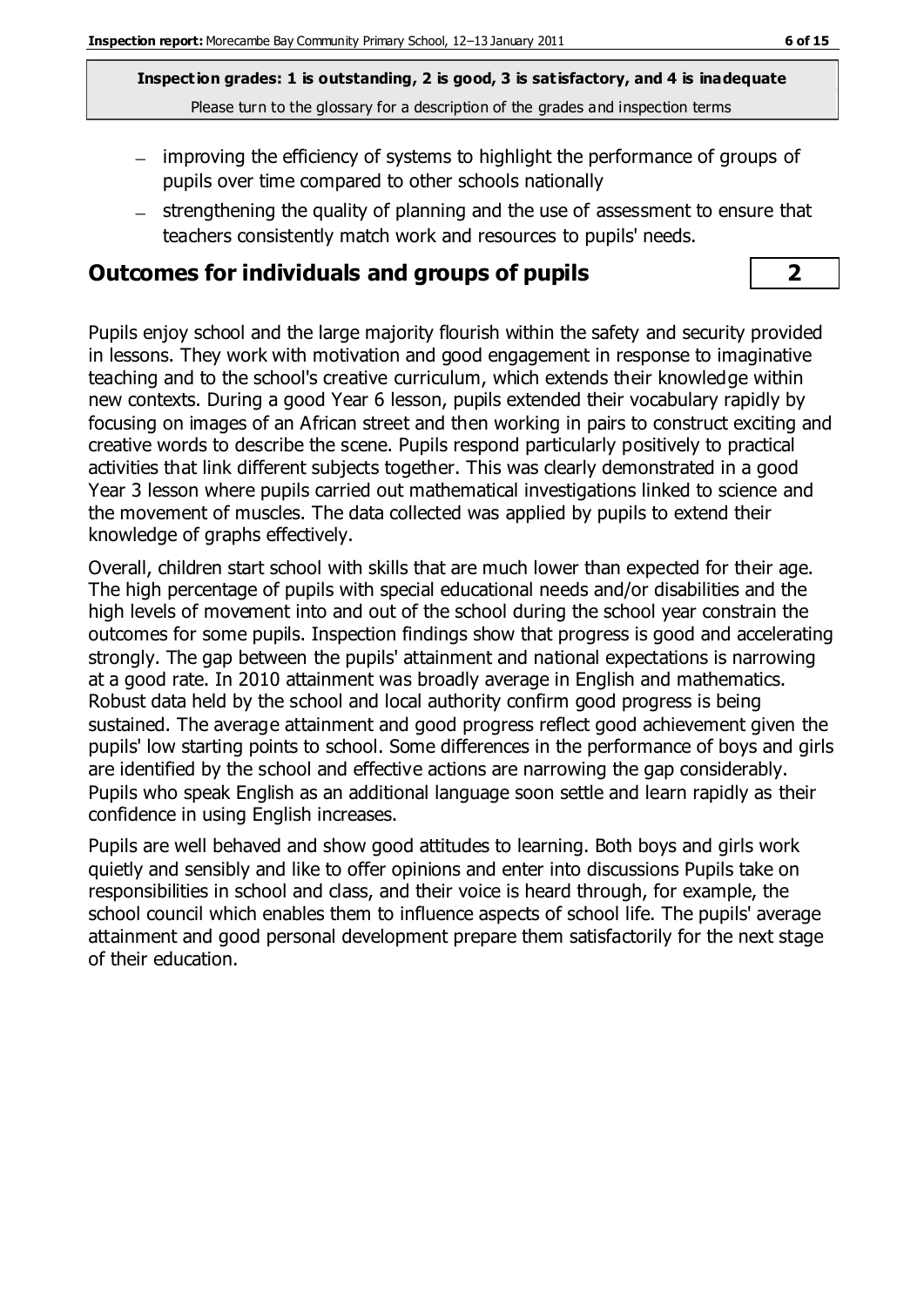**Inspection grades: 1 is outstanding, 2 is good, 3 is satisfactory, and 4 is inadequate**

Please turn to the glossary for a description of the grades and inspection terms

These are the grades for pupils' outcomes

| Pupils' achievement and the extent to which they enjoy their learning                                                     | $\overline{2}$ |
|---------------------------------------------------------------------------------------------------------------------------|----------------|
| Taking into account:<br>Pupils' attainment <sup>1</sup>                                                                   | 3              |
| The quality of pupils' learning and their progress                                                                        | $\mathcal{P}$  |
| The quality of learning for pupils with special educational needs and/or disabilities<br>and their progress               | $\mathcal{P}$  |
| The extent to which pupils feel safe                                                                                      | $\overline{2}$ |
| Pupils' behaviour                                                                                                         | 2              |
| The extent to which pupils adopt healthy lifestyles                                                                       | 2              |
| The extent to which pupils contribute to the school and wider community                                                   | $\overline{2}$ |
| The extent to which pupils develop workplace and other skills that will contribute to<br>their future economic well-being | 3              |
| Taking into account:<br>Pupils' attendance <sup>1</sup>                                                                   | 3              |
| The extent of pupils' spiritual, moral, social and cultural development                                                   | 2              |

<sup>1</sup> The grades for attainment and attendance are: 1 is high; 2 is above average; 3 is broadly average; and 4 is low

# **How effective is the provision?**

Staff work successfully to improve their teaching in order to raise attainment. Teaching often imaginatively exploits the creative features of the curriculum. Innovative approaches to learning are becoming established and teaching is mostly successful in motivating and engaging pupils. Initiatives, such as increasing the frequency of reading across the school, introducing letters and sounds in Key Stage 1 and in lower Key Stage 2, and developing ways to explore ideas through drama, have added to pupils' enjoyment of learning and have accelerated their progress. Relationships are warm and pupils benefit from excellent care and support. The role of teaching assistants in supporting pupils with special educational needs and/or disabilities is very effective and enables good inclusion. Assessment is used to monitor the progress of individual pupils but assessment information is not used consistently to make sure that work and activities match the needs of different pupils. Occasionally, too much teacher talk restricts independent learning.

The outstanding curriculum has many exemplary features that provide a vast array of rich and memorable experiences. These are raising pupils' attainment in the basic skills of reading, writing, mathematics and information and communication technology, whilst also widening the pupils' knowledge and understanding of the world. Topics involving archive films related to Morecambe really captured the imaginations of pupils and fired the enthusiasm of staff. Regular contributions by educational partners such as artists, story tellers and dancers, expose pupils to creative experiences. Support from university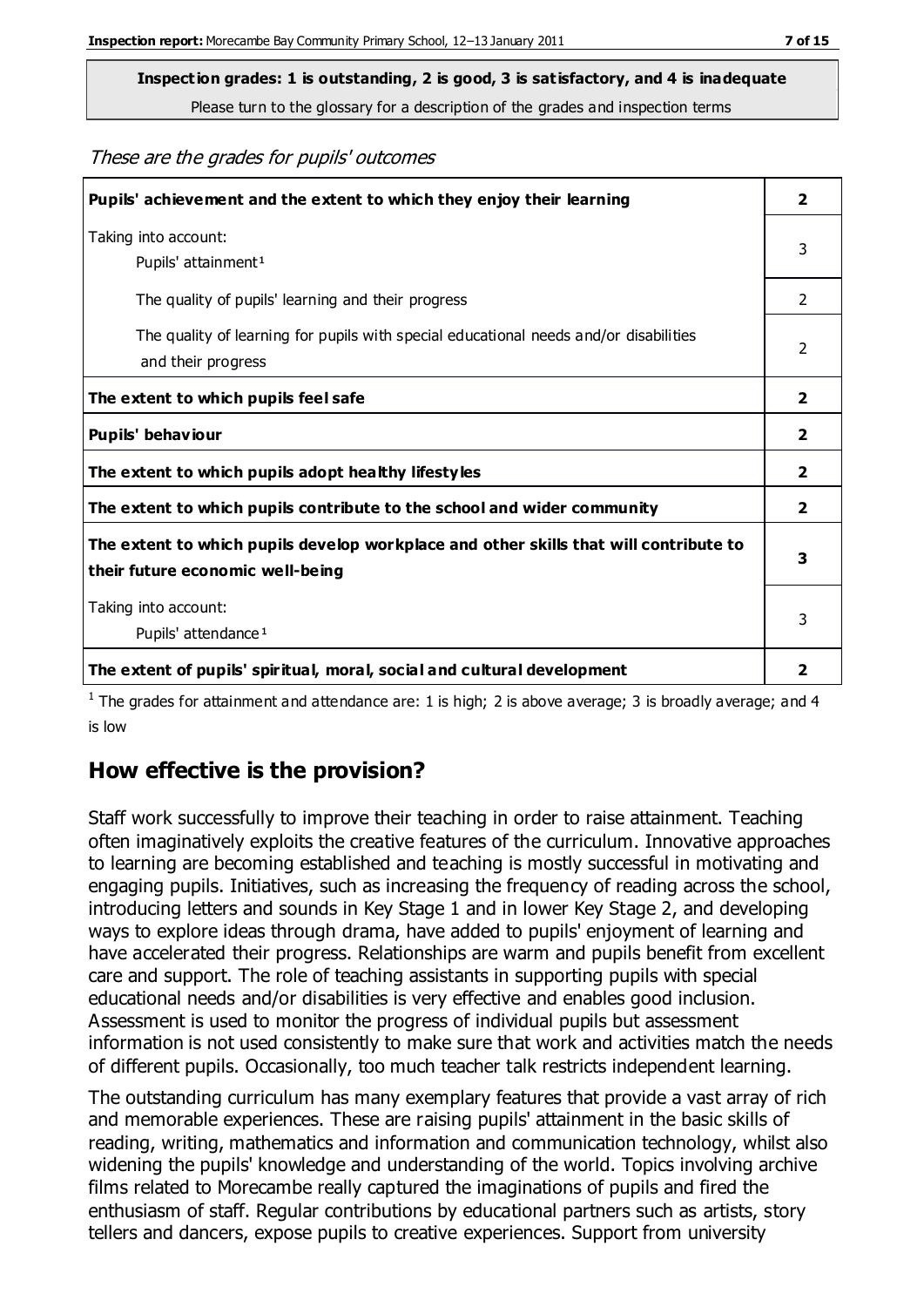students and visitors widen learning experiences, for example in Spanish. Educational visits, for example to a museum in Manchester, add to learning experiences and links with other schools promote the development of sport amongst pupils. The strong emphasis given to promoting pupils' personal, social, health and citizenship education benefit all pupils enormously by enabling them to have the confidence to take advantage of the learning on offer in the school.

Under the very strong leadership of the headteacher and the deputy headteacher, exemplary procedures support vulnerable pupils and help their families. The work of all staff, but in particular the attendance officer, the learning mentors and home school liaison worker, has effectively improved attendance and eliminated exclusions. Excellent partnerships with a very wide range of agencies from services within health, education and welfare, extend the outstanding quality of care within the school.

These are the grades for the quality of provision

| The quality of teaching                                                                                    |  |
|------------------------------------------------------------------------------------------------------------|--|
| Taking into account:<br>The use of assessment to support learning                                          |  |
| The extent to which the curriculum meets pupils' needs, including, where relevant,<br>through partnerships |  |
| The effectiveness of care, guidance and support                                                            |  |

## **How effective are leadership and management?**

Leaders and managers at all levels are successfully driving forward improvement. The headteacher has effectively encouraged staff to introduce initiatives to help to better meet the needs of pupils, and this in turn successfully motivates staff. Whole-school initiatives to boost standards in English and mathematics have proved successful and continue to improve outcomes for pupils. Leaders are making good use of assessment data to track pupils' progress in English and mathematics. Rigorous systems for monitoring pupils' work contribute to improved standards. The quality and pace of learning have been increased by motivating classroom activities emerging from the very creative curriculum. The use of assessment to analyse outcomes for different groups of pupils, to ensure that work consistently matches all pupils' abilities, and to track progress across the curriculum, has still to be fully embedded.

The governing body is supportive and responsive to the challenges facing the school. Governors question and challenge the school and are increasingly involved in evaluating its effectiveness. Effective practice is adopted to maintain good safeguarding procedures. Great care is taken to vet all adults in contact with pupils and procedures for ensuring child protection are exemplary. Excellent partnerships with agencies, such as the neighbourhood children's centre and a variety of social and welfare organisations enable the school to make vital contributions to cohesion within the local community. Pupils' awareness of global issues is promoted well through aspects of the curriculum and strategies are underway to promote pupils' deeper understanding of diversity within society. Equal opportunity is promoted well and racial discrimination is actively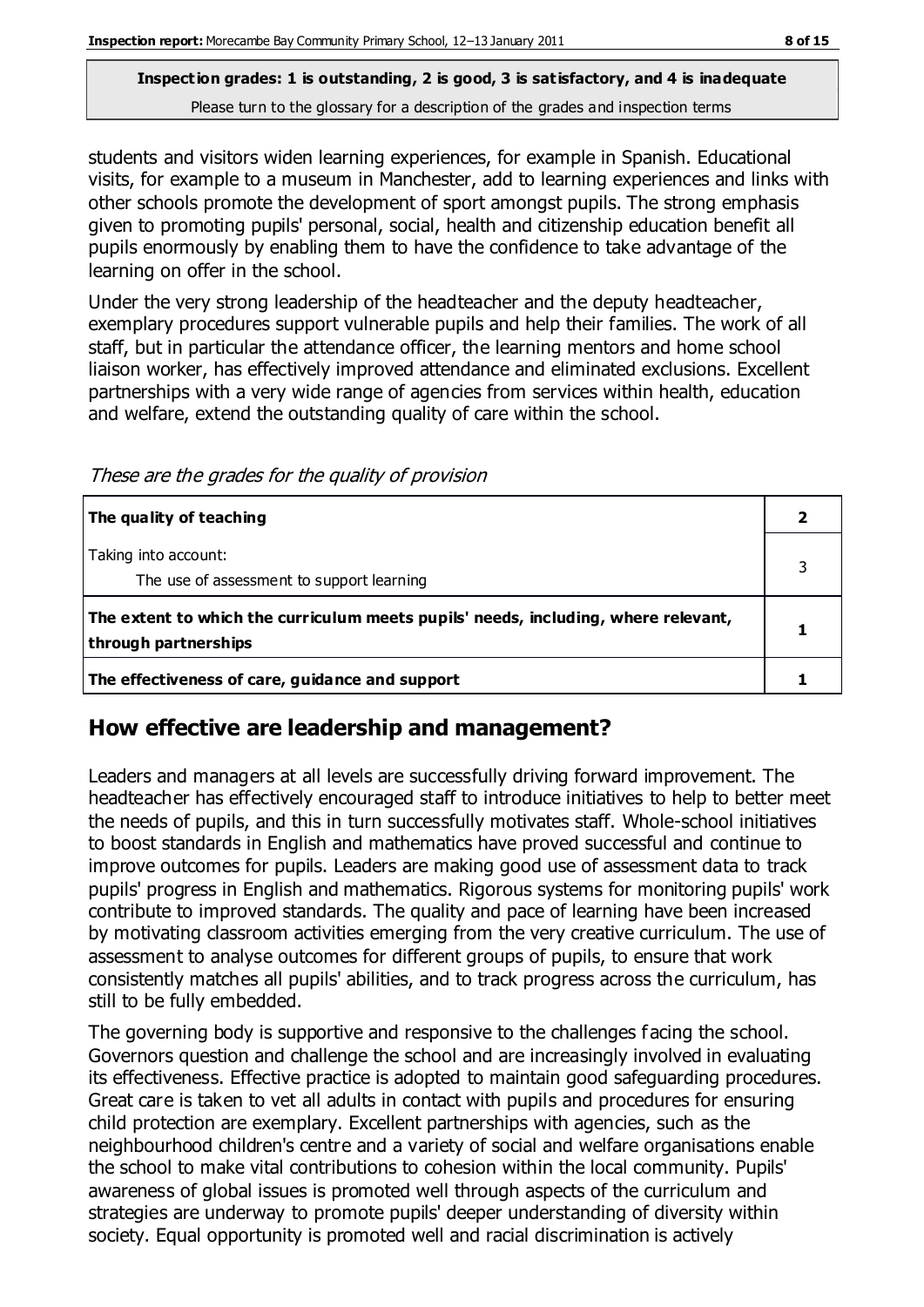discouraged. Discrepancies between the achievements of groups of pupils are tackled well. This is exemplified by the narrowing gap in attainment between the performance of boys and girls in writing. The effectiveness with which the school engages with parents and carers is good.

These are the grades for leadership and management

| The effectiveness of leadership and management in embedding ambition and driving<br><i>improvement</i>                                                           |                         |
|------------------------------------------------------------------------------------------------------------------------------------------------------------------|-------------------------|
| Taking into account:<br>The leadership and management of teaching and learning                                                                                   | $\mathcal{P}$           |
| The effectiveness of the governing body in challenging and supporting the<br>school so that weaknesses are tackled decisively and statutory responsibilities met | $\mathbf{2}$            |
| The effectiveness of the school's engagement with parents and carers                                                                                             | $\overline{2}$          |
| The effectiveness of partnerships in promoting learning and well-being                                                                                           | 1                       |
| The effectiveness with which the school promotes equality of opportunity and tackles<br>discrimination                                                           | $\overline{\mathbf{2}}$ |
| The effectiveness of safeguarding procedures                                                                                                                     | $\mathbf{2}$            |
| The effectiveness with which the school promotes community cohesion                                                                                              | $\mathbf{2}$            |
| The effectiveness with which the school deploys resources to achieve value for money                                                                             | 2                       |

# **Early Years Foundation Stage**

The quality of provision for children in the Early Years Foundation Stage is good. A wellmanaged induction programme enables children to settle quickly and make good progress. Teaching is good and adults understand how children learn. Activities are often based on the children's own interests, such as learning through play as part of 'the doctor's surgery'. This involved 'writing' and developing language as part of children's discussions. There is a good balance between activities led by adults and opportunities for children to choose activities for themselves. These include outdoor activities and access to a very wellorganised, indoor, large play area. This choice effectively contributes to the children's good independence. They stay committed to their chosen task for considerable time and they work and play happily and sensibly together. Adults engage with children regularly and positively, sharing what they are discovering, drawing them into conversation and asking well-focused questions that promote their good learning. Daily letters and sounds sessions promote good progress in early literacy. Close attention is paid to children's welfare and they are safe and secure.

The Early Years Foundation Stage leader has a secure picture of the strengths and relative weaknesses of the provision and has made well-considered changes. Assessment is thorough and regular with a good range of strategies to build a comprehensive picture of children's progress. The information gained is used well to plan future learning. A lthough children start school with low levels of development for their age, good rates of progress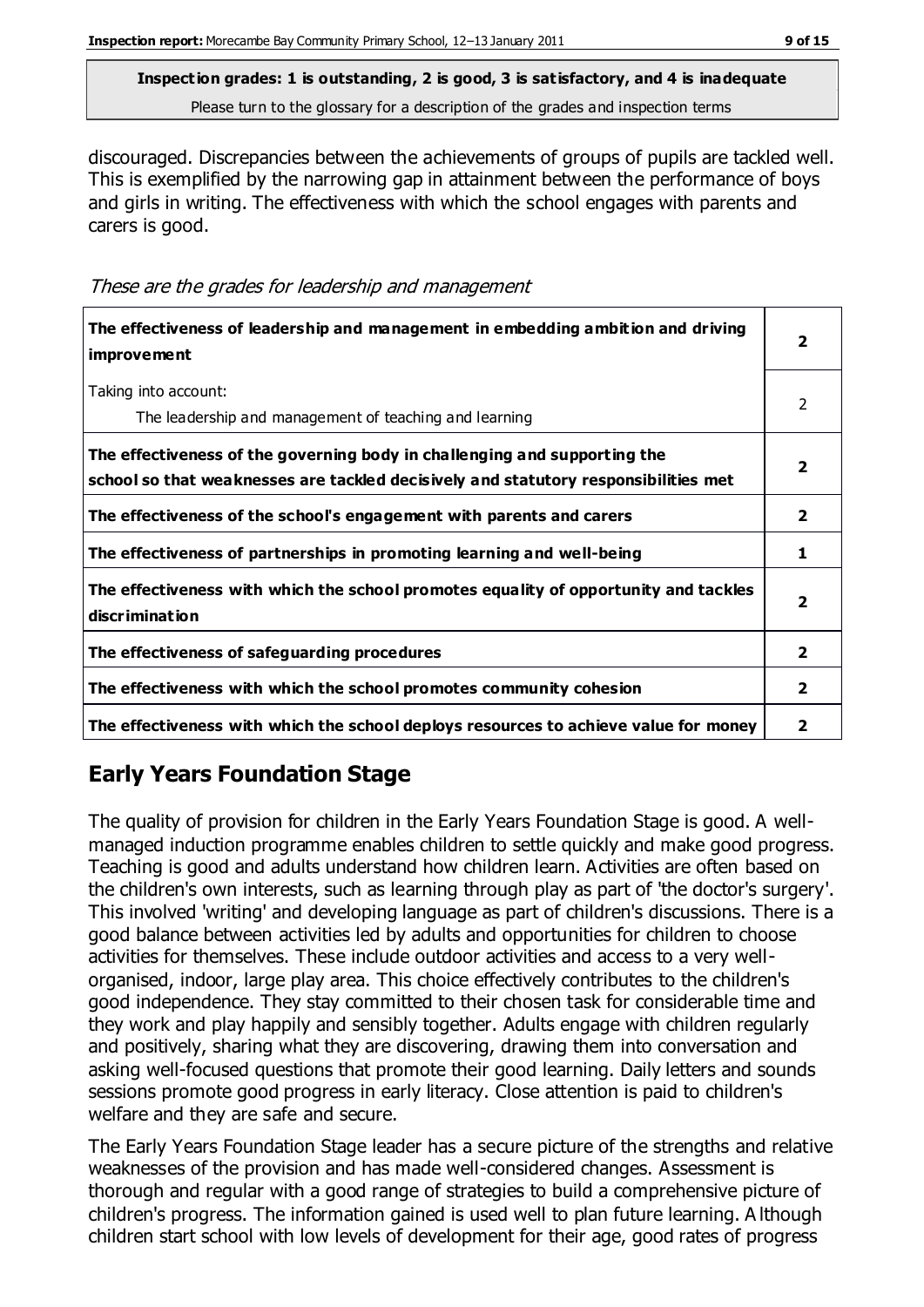occur in all areas of development. Despite this good improvement, the attainment of most children at the end of Reception is below average. Many struggle with aspects of language and at times in communicating with others, although the good start in the Early Years Foundation Stage makes a significant contribution to making up the deficit many have when they start school.

These are the grades for the Early Years Foundation Stage

| <b>Overall effectiveness of the Early Years Foundation Stage</b>                      |  |
|---------------------------------------------------------------------------------------|--|
| Taking into account:<br>Outcomes for children in the Early Years Foundation Stage     |  |
| The quality of provision in the Early Years Foundation Stage                          |  |
| The effectiveness of leadership and management of the Early Years Foundation<br>Stage |  |

# **Views of parents and carers**

A relatively small proportion of the school's parents and carers returned their questionnaires. The overwhelming majority expressed happiness with their child's experience at the school. Numerous parents and carers commented that their child is well cared for and that children new to the school are warmly welcomed. Inspectors endorse these positive views. The school has gained some success in engaging some parents and carers even more fully in actively supporting their children's education. However, the school recognises that even more could be done in this area.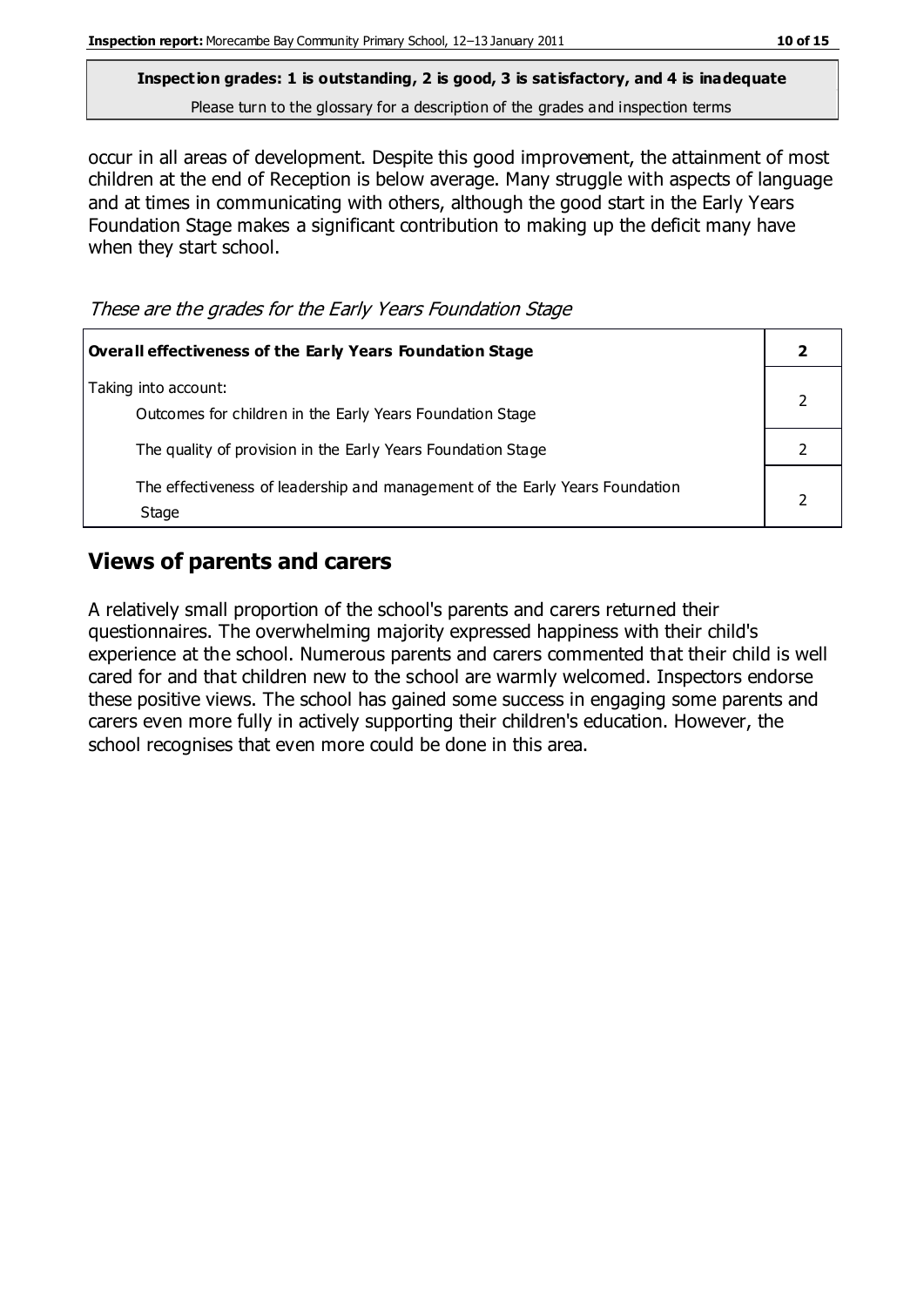#### **Responses from parents and carers to Ofsted's questionnaire**

Ofsted invited all the registered parents and carers of pupils registered at Morecambe Bay Community Primary School to complete a questionnaire about their views of the school.

In the questionnaire, parents and carers were asked to record how strongly they agreed with 13 statements about the school.

The inspection team received 56 completed questionnaires by the end of the on-site inspection. In total, there are 245 pupils registered at the school.

| <b>Statements</b>                                                                                                                                                                                                                                       | <b>Strongly</b><br>agree |               | Agree        |               | <b>Disagree</b> |                | <b>Strongly</b><br>disagree |                |
|---------------------------------------------------------------------------------------------------------------------------------------------------------------------------------------------------------------------------------------------------------|--------------------------|---------------|--------------|---------------|-----------------|----------------|-----------------------------|----------------|
|                                                                                                                                                                                                                                                         | <b>Total</b>             | $\frac{1}{2}$ | <b>Total</b> | $\frac{1}{2}$ | <b>Total</b>    | $\frac{0}{0}$  | <b>Total</b>                | $\frac{0}{0}$  |
| My child enjoys school                                                                                                                                                                                                                                  | 38                       | 68            | 14           | 25            | 3               | 5              | $\mathbf 0$                 | $\mathbf 0$    |
| The school keeps my child<br>safe                                                                                                                                                                                                                       | 37                       | 66            | 18           | 32            | $\mathbf{1}$    | $\overline{2}$ | $\mathbf 0$                 | $\mathbf 0$    |
| My school informs me about<br>my child's progress                                                                                                                                                                                                       | 26                       | 46            | 25           | 45            | 3               | 5              | $\mathbf{1}$                | $\overline{2}$ |
| My child is making enough<br>progress at this school                                                                                                                                                                                                    | 39                       | 70            | 14           | 25            | $\overline{2}$  | $\overline{4}$ | $\mathbf 0$                 | $\mathbf 0$    |
| The teaching is good at this<br>school                                                                                                                                                                                                                  | 40                       | 71            | 16           | 29            | 0               | $\mathbf 0$    | 0                           | $\mathbf 0$    |
| The school helps me to<br>support my child's learning                                                                                                                                                                                                   | 27                       | 48            | 23           | 41            | 4               | 7              | $\mathbf{1}$                | $\overline{2}$ |
| The school helps my child to<br>have a healthy lifestyle                                                                                                                                                                                                | 32                       | 57            | 24           | 43            | 0               | $\mathbf 0$    | $\mathbf 0$                 | $\mathbf 0$    |
| The school makes sure that<br>my child is well prepared for<br>the future (for example<br>changing year group,<br>changing school, and for<br>children who are finishing<br>school, entering further or<br>higher education, or entering<br>employment) | 33                       | 59            | 17           | 30            | $\mathbf 0$     | $\mathbf 0$    | $\mathbf{1}$                | $\overline{2}$ |
| The school meets my child's<br>particular needs                                                                                                                                                                                                         | 34                       | 61            | 21           | 38            | $\mathbf{1}$    | $\overline{2}$ | $\mathbf 0$                 | $\mathbf 0$    |
| The school deals effectively<br>with unacceptable behaviour                                                                                                                                                                                             | 30                       | 54            | 22           | 39            | $\overline{2}$  | $\overline{4}$ | $\mathbf{1}$                | $\overline{2}$ |
| The school takes account of<br>my suggestions and concerns                                                                                                                                                                                              | 24                       | 43            | 29           | 52            | 2               | 4              | $\mathbf{0}$                | $\mathbf{0}$   |
| The school is led and<br>managed effectively                                                                                                                                                                                                            | 32                       | 57            | 22           | 39            | $\mathbf{1}$    | $\overline{2}$ | $\mathbf 0$                 | $\mathbf 0$    |
| Overall, I am happy with my<br>child's experience at this<br>school                                                                                                                                                                                     | 38                       | 68            | 17           | 30            | $\pmb{0}$       | $\mathbf 0$    | $\mathbf{1}$                | $\overline{2}$ |

The table above summarises the responses that parents and carers made to each statement. The percentages indicate the proportion of parents and carers giving that response out of the total number of completed questionnaires. Where one or more parents and carers chose not to answer a particular question, the percentages will not add up to 100%.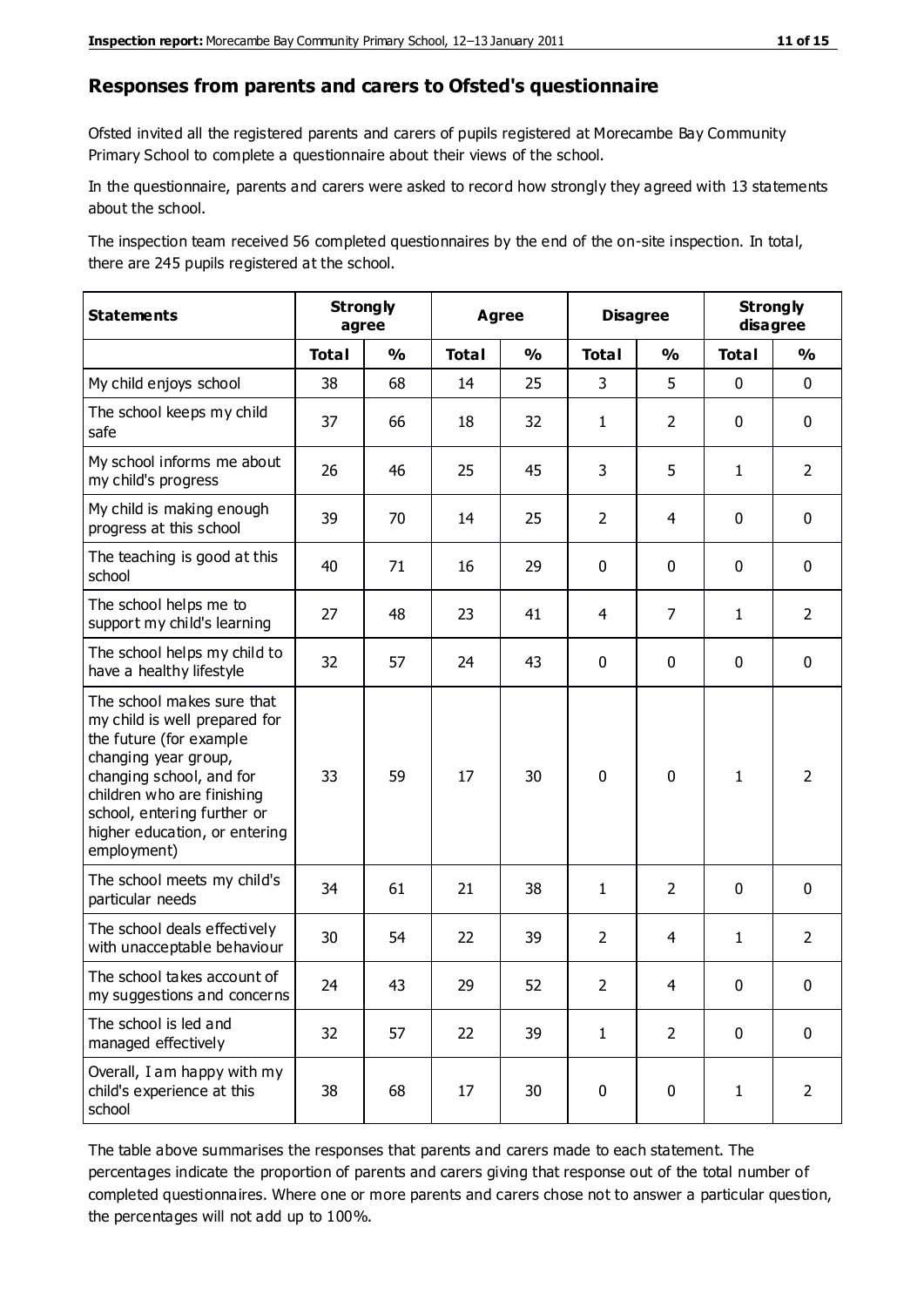# **Glossary**

| Grade   | <b>Judgement</b> | <b>Description</b>                                                                                                                                                                                                            |
|---------|------------------|-------------------------------------------------------------------------------------------------------------------------------------------------------------------------------------------------------------------------------|
| Grade 1 | Outstanding      | These features are highly effective. An outstanding school<br>provides exceptionally well for all its pupils' needs.                                                                                                          |
| Grade 2 | Good             | These are very positive features of a school. A school that<br>is good is serving its pupils well.                                                                                                                            |
| Grade 3 | Satisfactory     | These features are of reasonable quality. A satisfactory<br>school is providing adequately for its pupils.                                                                                                                    |
| Grade 4 | Inadequate       | These features are not of an acceptable standard. An<br>inadequate school needs to make significant improvement<br>in order to meet the needs of its pupils. Ofsted inspectors<br>will make further visits until it improves. |

## **What inspection judgements mean**

## **Overall effectiveness of schools**

|                       | Overall effectiveness judgement (percentage of schools) |      |                     |                   |
|-----------------------|---------------------------------------------------------|------|---------------------|-------------------|
| <b>Type of school</b> | <b>Outstanding</b>                                      | Good | <b>Satisfactory</b> | <b>Inadequate</b> |
| Nursery schools       | 59                                                      | 35   | 3                   | 3                 |
| Primary schools       | 9                                                       | 44   | 39                  | 7                 |
| Secondary schools     | 13                                                      | 36   | 41                  | 11                |
| Sixth forms           | 15                                                      | 39   | 43                  | 3                 |
| Special schools       | 35                                                      | 43   | 17                  | 5                 |
| Pupil referral units  | 21                                                      | 42   | 29                  | 9                 |
| All schools           | 13                                                      | 43   | 37                  | 8                 |

New school inspection arrangements were introduced on 1 September 2009. This means that inspectors now make some additional judgements that were not made previously.

The data in the table above are for the period 1 September 2009 to 31 August 2010 and are consistent with the latest published official statistics about maintained school inspection outcomes (see **[www.ofsted.gov.uk](http://www.ofsted.gov.uk/)**).

The sample of schools inspected during 2009/10 was not representative of all schools nationally, as weaker schools are inspected more frequently than good or outstanding schools.

Percentages are rounded and do not always add exactly to 100.

Sixth form figures reflect the judgements made for the overall effectiveness of the sixth form in secondary schools, special schools and pupil referral units.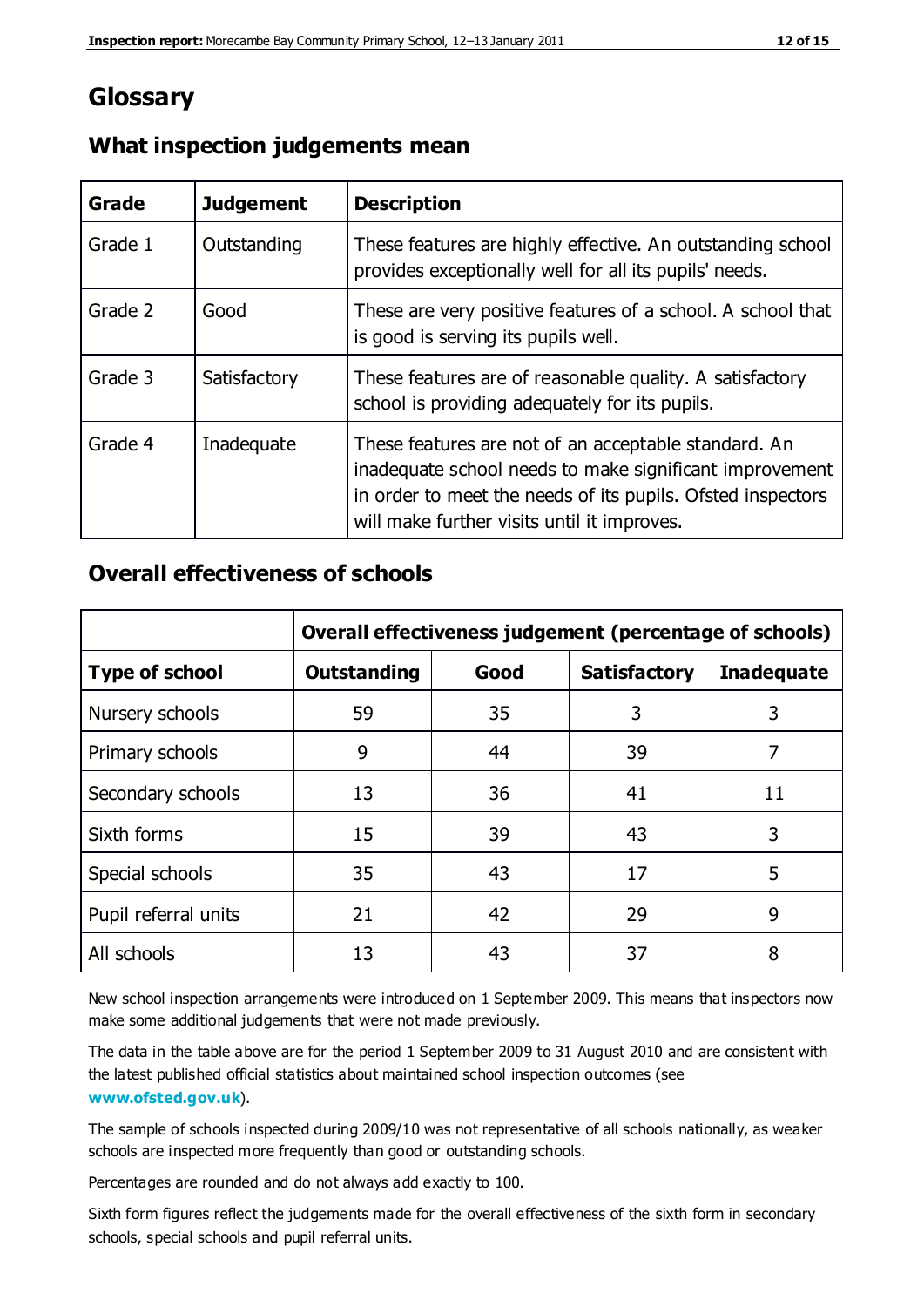# **Common terminology used by inspectors**

| Achievement:               | the progress and success of a pupil in their learning,<br>development or training.                                                                                                                                                          |  |  |
|----------------------------|---------------------------------------------------------------------------------------------------------------------------------------------------------------------------------------------------------------------------------------------|--|--|
| Attainment:                | the standard of the pupils' work shown by test and<br>examination results and in lessons.                                                                                                                                                   |  |  |
| Capacity to improve:       | the proven ability of the school to continue<br>improving. Inspectors base this judgement on what<br>the school has accomplished so far and on the quality<br>of its systems to maintain improvement.                                       |  |  |
| Leadership and management: | the contribution of all the staff with responsibilities,<br>not just the headteacher, to identifying priorities,<br>directing and motivating staff and running the school.                                                                  |  |  |
| Learning:                  | how well pupils acquire knowledge, develop their<br>understanding, learn and practise skills and are<br>developing their competence as learners.                                                                                            |  |  |
| Overall effectiveness:     | inspectors form a judgement on a school's overall<br>effectiveness based on the findings from their<br>inspection of the school. The following judgements,<br>in particular, influence what the overall effectiveness<br>judgement will be. |  |  |
|                            | The school's capacity for sustained<br>improvement.                                                                                                                                                                                         |  |  |
|                            | Outcomes for individuals and groups of pupils.                                                                                                                                                                                              |  |  |
|                            | The quality of teaching.                                                                                                                                                                                                                    |  |  |
|                            | The extent to which the curriculum meets<br>pupils' needs, including, where relevant,<br>through partnerships.                                                                                                                              |  |  |
|                            | The effectiveness of care, guidance and<br>support.                                                                                                                                                                                         |  |  |
| Progress:                  | the rate at which pupils are learning in lessons and<br>over longer periods of time. It is often measured by<br>comparing the pupils' attainment at the end of a key                                                                        |  |  |

stage with their attainment when they started.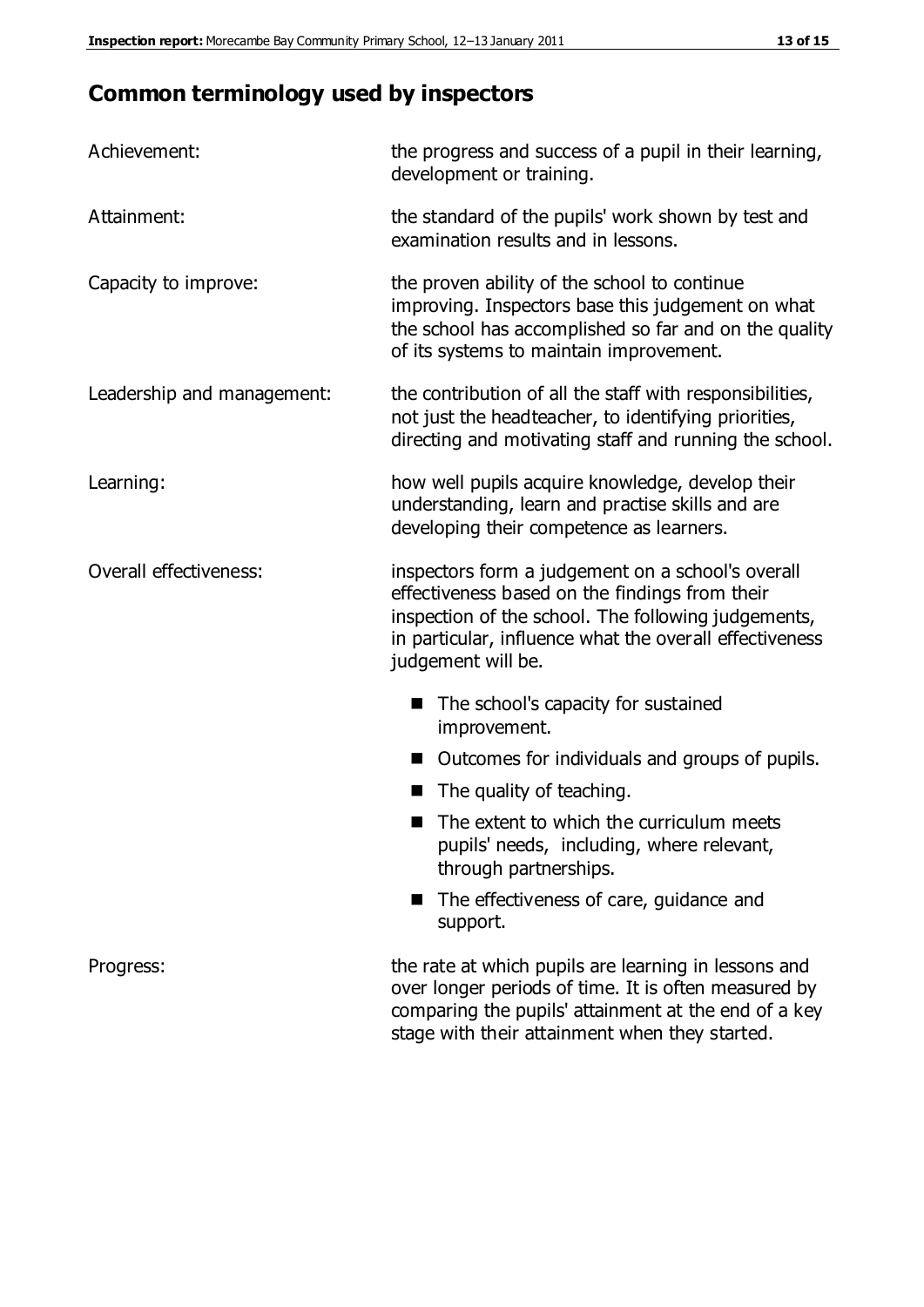## **This letter is provided for the school, parents and carers to share with their children. It describes Ofsted's main findings from the inspection of their school.**

14 January 2011

#### Dear Pupils

#### **Inspection of Morecambe Bay Community Primary School, Morecambe, LA4 5JL**

Thank you for being so welcoming when I visited your school recently. My inspection colleagues and I really enjoyed meeting you and talking with you. We found that Morecambe Bay is a good school. You benefit from dedicated teachers who care for you extremely well. Your parents and carers like your school very much and praise all that it does.

You make good progress in your work for most of the time and you behave well and get on well together. Teachers usually make lessons as lively and interesting as they can and the school keeps a close eye on how well you are getting on with your learning. Events, such as creating your own Science Fair, and by learning through topics, such as Doctor Who, are really imaginative and make lessons fun. Your teachers mostly give you work that is not too easy or too hard but just right. This is not always the case though, and we have asked that the school finds ways of planning work that is always just right for you. We have also asked your school to find ways of giving you clearer guidance about how you can improve your work.

Your school is well led and managed. The headteacher and her staff work tirelessly to help you but we have asked them to compare more how well you get on with your work with other pupils around the country.

Most of you said in your questionnaires that you like school. That was very obvious to us because so many of you were smiling during lessons and playtime. The school is very much an important part of your local community.

We wish you all luck for your future.

Yours sincerely

David Byrne Lead inspector